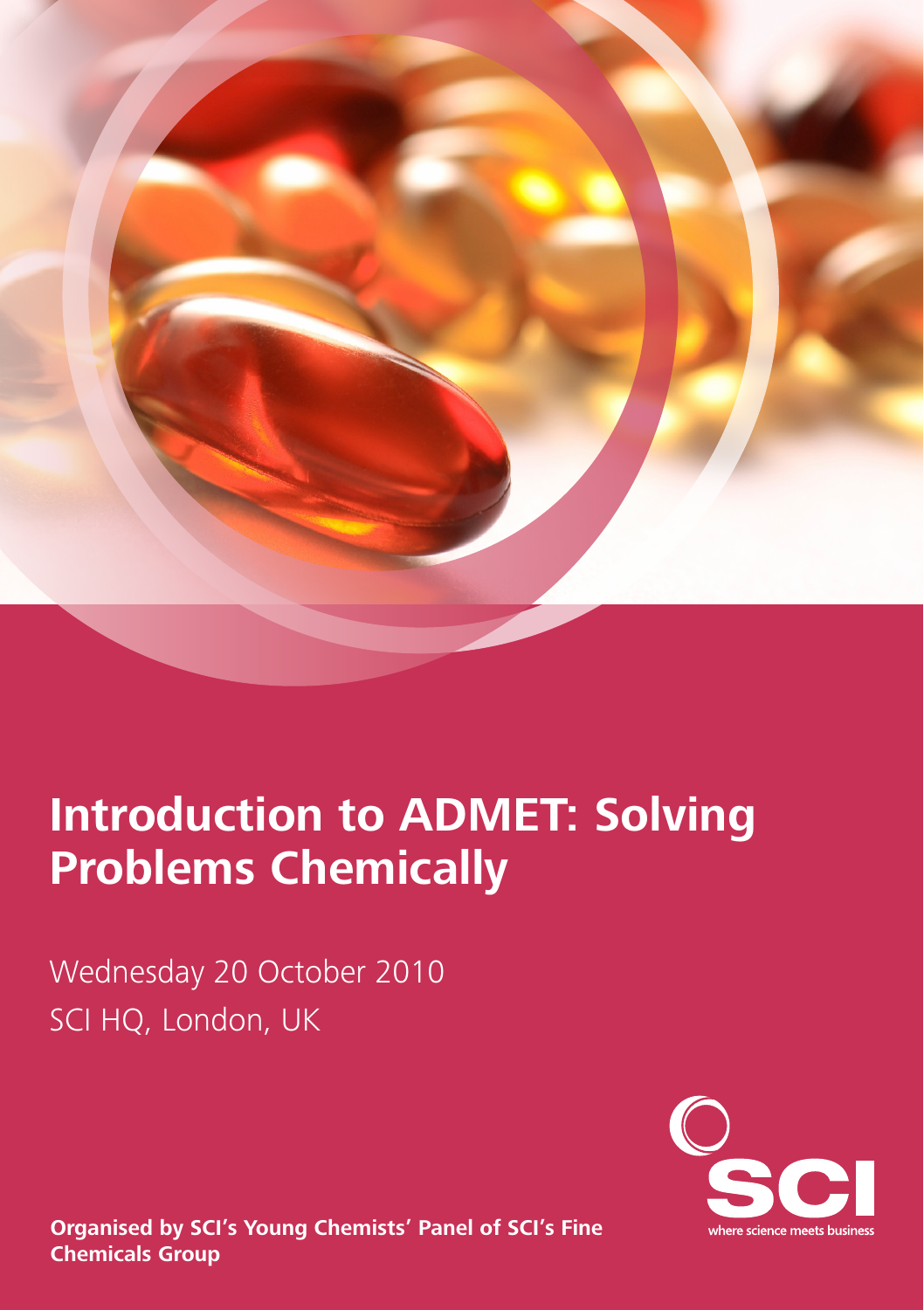- **09.15** Registration and refreshments
- **09.55** Introduction and welcome

#### **10.00 Absorption**

- Practical understanding of concepts & parameters
- How do you know you have a problem?
- Sources of problem Solubility, Permeability, PGP Efflux
- Chemical strategies to improve absorption
- Worked examples
- **11.15** Refreshments

#### **11.45 Metabolism and clearance I**

- Practical understanding of concepts & parameters
- How do you know you have a problem?
- Sources of problem Phase I / Phase II Metabolism
- Chemical strategies to address metabolism
- Worked examples
- **13.00** Lunch
- **14.15 Metabolism and clearance II**
	- Cytochrome P450s and Drug-Drug interactions
	- Volume of distribution how to understand and influence
	- Plasma protein binding impact & influence
	- Worked examples
- **15.45** Refreshments

#### **16.15 Drug toxicity and toxicology**

- Context & common issues
- Design strategies to mitigate risks of hERG, phospholipidosis, reactive metabolites & genotoxicity
- **17.15** Summary & closing remarks
- **17.30** Wine mixer

Speakers

Speakers

Darren McKerrecher, AstraZeneca Ted Parton, UCB Peter Astles, Eli Lilly

### 5% discounts apply to all SCI conferences by booking online at www.soci.org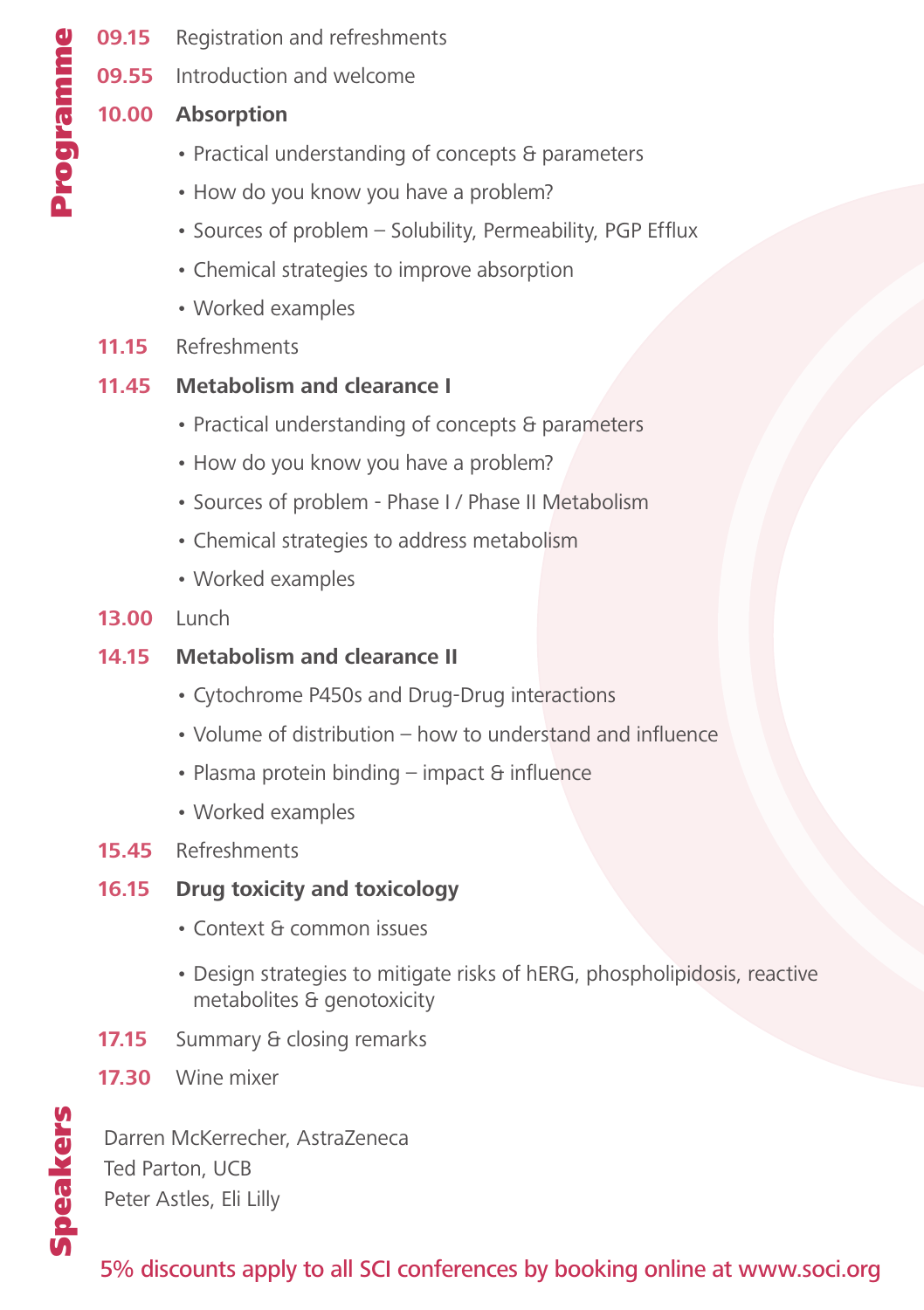While ligand design is reliant on optimising potency, good drug design requires careful balance of many additional parameters.

This is the fourth one day event organised by SCI's Young Chemists' Panel to highlight the challenges associated with ADMET (Absorption, Distribution, Metabolism, Elimination and Toxicity) in medicinal chemistry. The aim of the day is to provide participants with a practical understanding of ADMET parameters, how to diagnose common ADMET problems and how to improve compound design to overcome these problems. Topics will include how to identify problems with solubility, permeability, clearance, duration and chemicalrelated toxicology; how to interpret data from commonly used non-efficacy tests; and real-life examples of solution to ADMET problems.

The event is aimed at organic chemists (graduate or PhD with 1-5 yrs experience) working within a pharmaceutical research environment. Participants are provided with a booklet containing the material presented, worked examples and literature references.

# Attendees Attendees Exhibitors







**Organise Benjamin Buckley, Loughborough University<br>
Nicolas Dreyfus, Eli Lilly and Company<br>
Kathryn Oliver, Cellzome<br>
David Taddei, Sygnature<br>
D** Nicolas Dreyfus, Eli Lilly and Company Kathryn Oliver, Cellzome David Taddei, Sygnature

SCI is an international, independent charity whose remit is to promote the application of science for the benefit of society.

SCI is the publisher of many well respected journals and industry leader Chemistry & Industry magazine (C&I). SCI can offer a network of contacts spanning education, science and business, an in-depth knowledge of chemical related industries together with a rolling programme of conferences, awards and scholarships to help further knowledge and support those involved in the sector no matter what stage of their careers.



For more information on the benefits of joining SCI please go to www.soci.org/membership